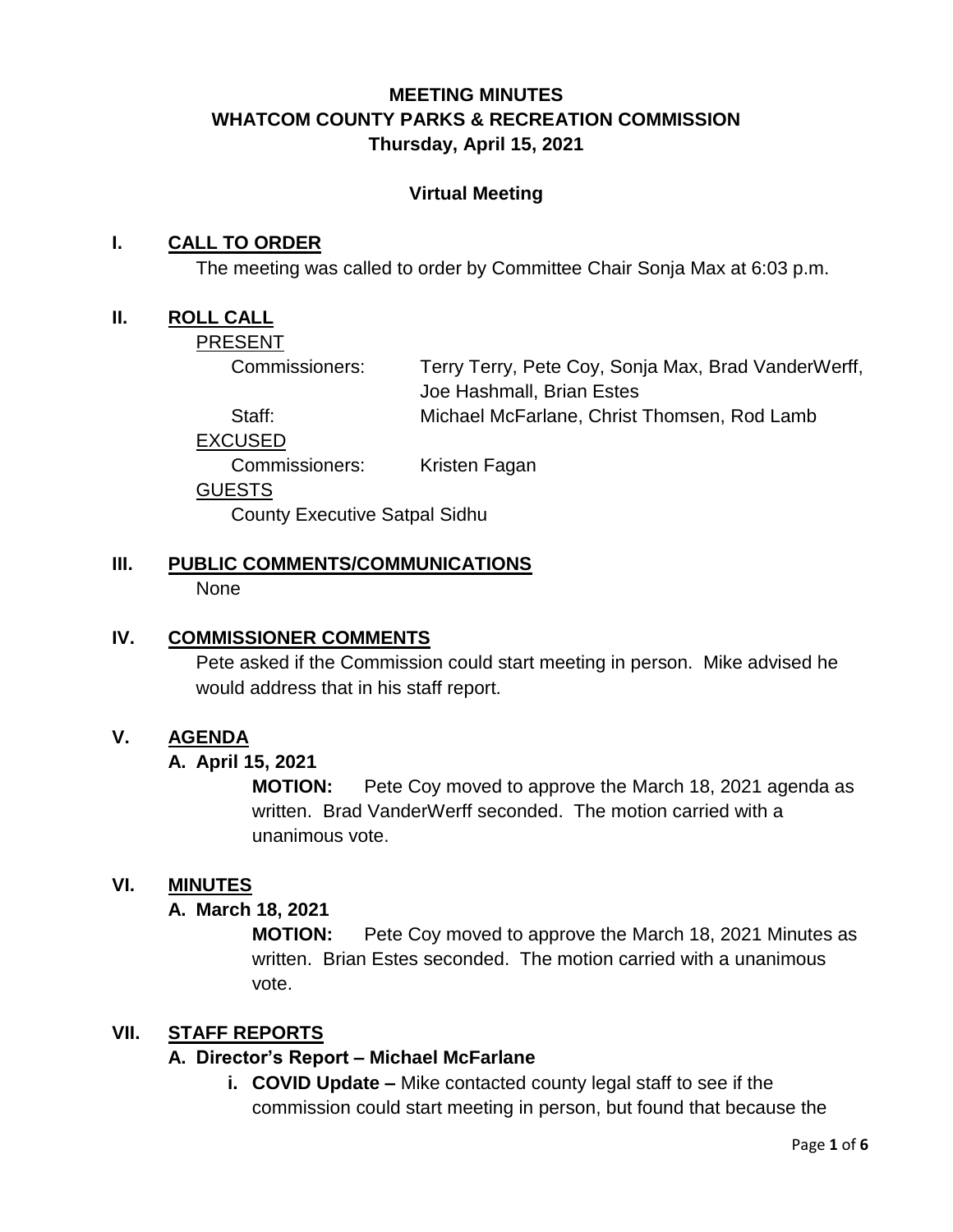meeting is an open meeting, it would still need to be streamed virtually and the department does not have the technology to do that. Mike is hopeful that in the couple months the commission will be able to meet outdoors in one of the parks. The Canadian border remains closed and probably won't open until later this summer. The Canadian Prime Minister has advised that all provinces will open at the same time and will not be considered for opening on a province by province basis. Lighthouse Marine Park campground may remain closed until the border opens. Silver Lake campgrounds opened, but the showers are closed. Senior Centers remain closed and the State has not provided any guidance on opening them. Indoor park facilities remain closed because it is too challenging and time consuming for staff to manage COVID restrictions. Park outdoor shelters are open and reservations are coming in for the summer season. Public gatherings, community events, and special events are slow to start because COVID requirements are challenging to interpret and COVID protocol is cumbersome to follow.

- **ii. East Whatcom Regional Resource Center –** WC Parks is submitting the Certification of Applicant Match to the Washington State Recreation and Conservation Office for the covered sports courts at the East Whatcom Regional Resource Center. The project is roughly \$550,000 with \$350,000 of grants from the RCO and \$200,470 in local match from the Opportunity Council working with the Whatcom Community Foundation. The Opportunity Council would like to get the project started before winter, but that will depend upon the processing of the state contracts and the bidding process. WC Parks is working with the Finance Department to get the project started and Mike will know more about a potential timeline next month.
- **iii. Staffing Update –** WC Parks is having a hard time recruiting seasonal extra help.
- **iv. Kayak/Bicycle-In Campsites –** The Executive has approved kayak/bicycle-in site fees at Lighthouse Marine Park and a bicycle-in site at Silver Lake. The fees for those sites were not included in the Unified Fee Schedule, but will be \$6 for residents and \$7 for non-residents. The Lighthouse Marine Park site will be available as soon as the park is opened and the Silver Lake site will be available as soon as it is completed.
- **v. Little Squalicum Park –** The City of Bellingham has asked WC Parks to transfer the County portion of Little Squalicum Park to the City. Historically, WC Parks has leased this portion to the City and the City has managed it. WC Parks received the first legal draft review and is set to present it to the county's Property Management Committee in May so that it can go to the council for approval at the end of May or beginning of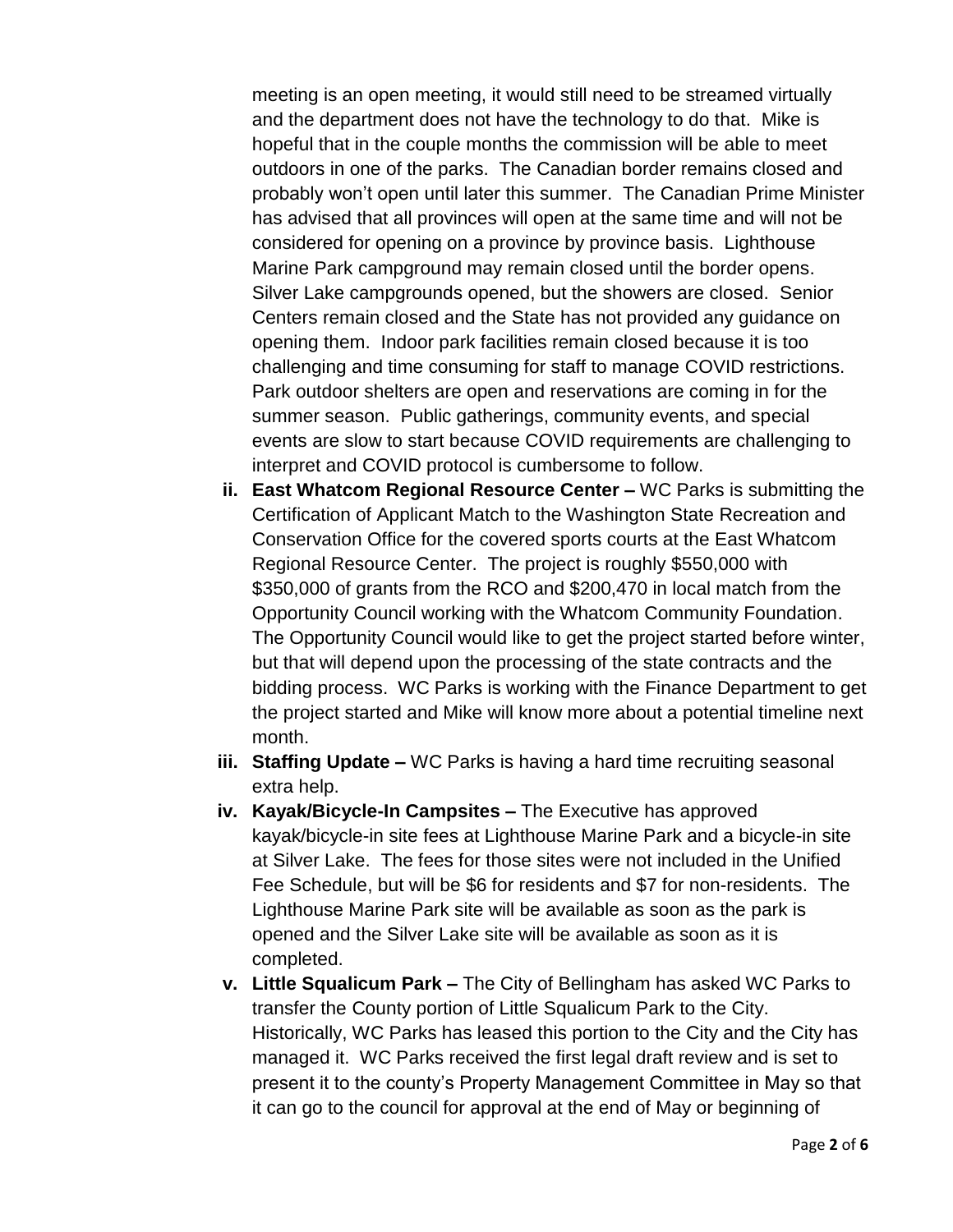June. The City will follow a similar process with the city council to approve the transfer. The only fees associated with the transfer are recording and closing costs.

# **B. Operations Report – Christ Thomsen**

- **i. Staffing –** Recruitment of seasonal extra help is progressing, but very slowly. Typically, by this time of year, most of the seasonal positions are filled and people are already working or are scheduled to start. This year there are 23 positions to fill and only 10 are filled (6 have started working and 4 will start in the next couple of weeks). Applications are being reviewed as they come in and so far, every applicant has been interviewed. Admin staff has started looking at how to structure and assign staff to meet basic services in the event that the extra help positions aren't filled.
- **ii. Whatcom Humane Society –** The Whatcom Humane Society rents the WC Park facility at Nugent's Corner where they operate their wildlife center. The humane society has been looking to relocate the wildlife center and has acquired a facility that they will be moving to, but the move is going slow. WC Parks is working on the third extension of their lease to extend it through the end of May. The extension does not affect park operations. The building is scheduled to be razed in June.
- **iii. 2021 Agricultural Licenses –** WC Parks reviewed the agricultural license program in February. The licenses were advertised for proposals and closed this week. Proposals were received for the fields at Hovander Park, Deming Eagle Homestead Park, and South Fork Park. Christ will be preparing those licenses for review and signature over the next week.
- **iv. Operations –** The bid packages for the Plantation Rifle Range HVAC and roof replacement project and trail construction in Lake Whatcom have been sent to the Finance Department. They aren't being reviewed and will be advertised soon. The beautification work in the Red Mountain Campground was completed before the campground opened for the season. That work included vegetation management, campsite driveway and road maintenance, and trail construction connecting the campground to the new shower and restroom facility. The crew is completing the installation of the new self-registration kiosk, a new entrance sign, and additional lighting at the campground. The dewinterization of all parks is complete.

### **C. Planning & Development Report – Rod Lamb**

**i. Red Mountain Shower and Restroom Facility –** The contractor is almost finished with the plumbing and electrical work and has started installing exterior siding. The contractor's civil crew completed most of the exterior improvements including the parking area in front of the building and driveway improvements. The civil crew is currently working on the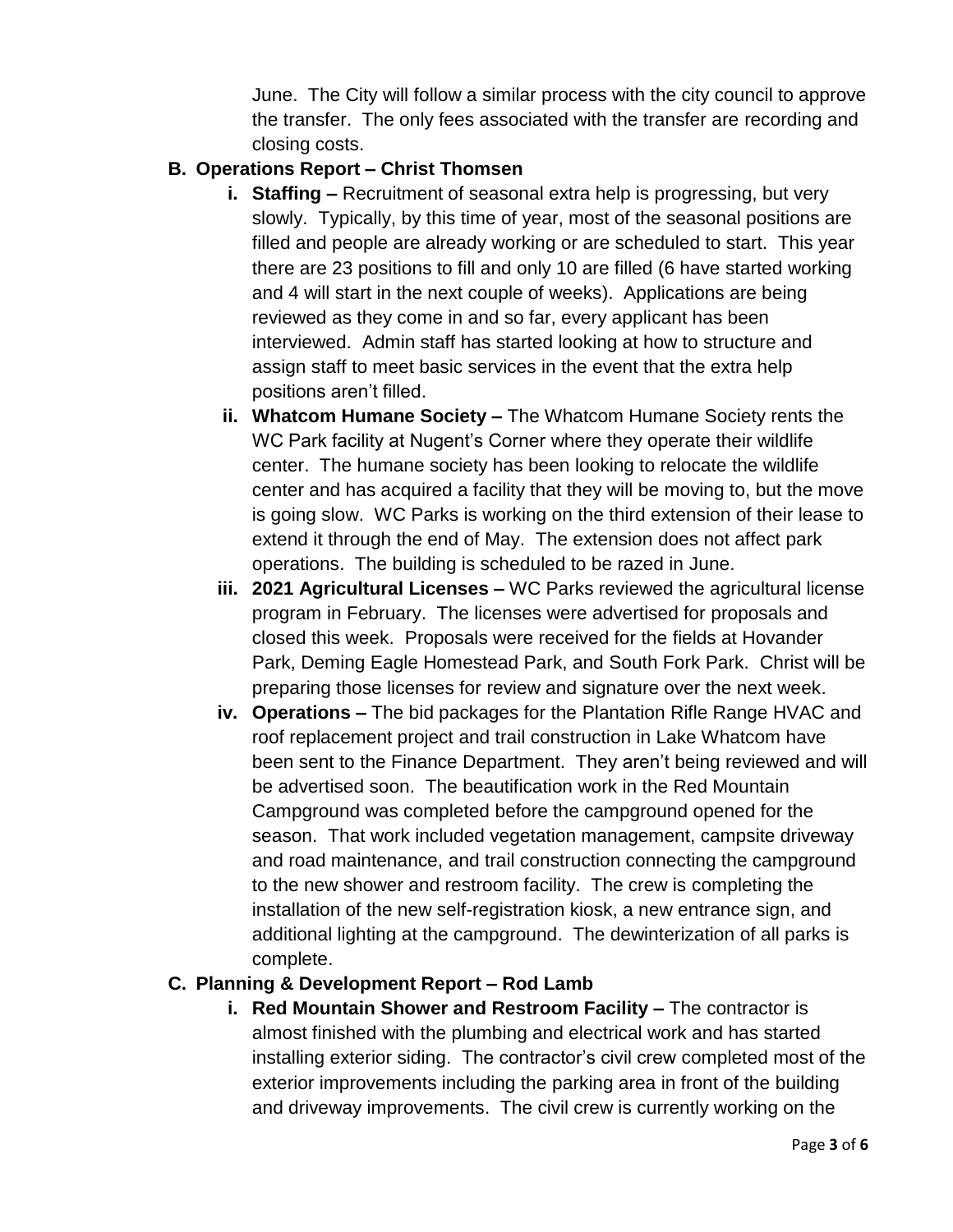septic system and installing the tanks and mainline from the tanks to the septic field. The WC Parks crew is finishing the installation of the new self-registration kiosk and entrance sign. The project will be completed at the end of May and will be open to the public in June.

- **ii. Maple Creek Campground Shower and Restroom Facility –** Rod submitted a small water system management plan to the State Department of Health on April 6. This is same permit process that was necessary for the shower and restroom facility at Red Mountain campground. The well at Maple Creek Campground has a blue level water operating permit, which does not allow for expansion of the existing water system. The Department of Health and the Department of Ecology need to verify that WC Parks has a protected water right to add to the capacity of the existing system and that the pump and aquifer can sustain an additional connection. If WC Parks has the water right and the pump and aquifer can sustain the additional connection, a green level water operating permit will be issued. The Department of Health has approved the septic location and the engineer is working on the final design.
- **iii. Birch Bay Beach Park –** Granite Construction, the contractor for the berm project, has demobilized from the Birch Bay Beach Park. Rod did a walk through with Public Works staff on Wednesday and verified that the contractor left the site in good order. Rod submitted a shoreline exemption package to Planning and Development Services for the initial phase of the improvement work. The existing chain link fence will be removed and replaced with a log railing that is constructed of large diameter cedar logs and concrete blocks that will act as a vehicular barrier and delineate the park's frontage. A small section will be built at the yard and Rod will bring a picture of it to the next meeting. A parks rules sign will also be installed. A second permit, the shoreline substantial development permit, will be submitted for the second phase of the project. That permit usually takes several months to get approval and is required for the other site improvements. Those improvements include removing the existing asphalt roads and putting in topsoil and seed. A small concrete pad will be poured at the entrance of the park where an entrance sign, a park rules sign, and bollards will be placed. Rod expects to get permit authority at the end of August.
- **D. County Executive Satpal Sidhu –** Executive Satpal Sidhu commended the Parks Department and the Parks Commission for doing an incredible job in 2020 with the challenges of COVID and increased park usage. Executive Sidhu is very committed to planning for fire prevention in the 8,000 acres of reconveyance land in the Lake Whatcom Watershed. He also initiated the Whatcom Million Trees Project [\(www.whatcommilliontrees.org\)](http://www.whatcommilliontrees.org/) to plant one-million trees in Whatcom County over five years.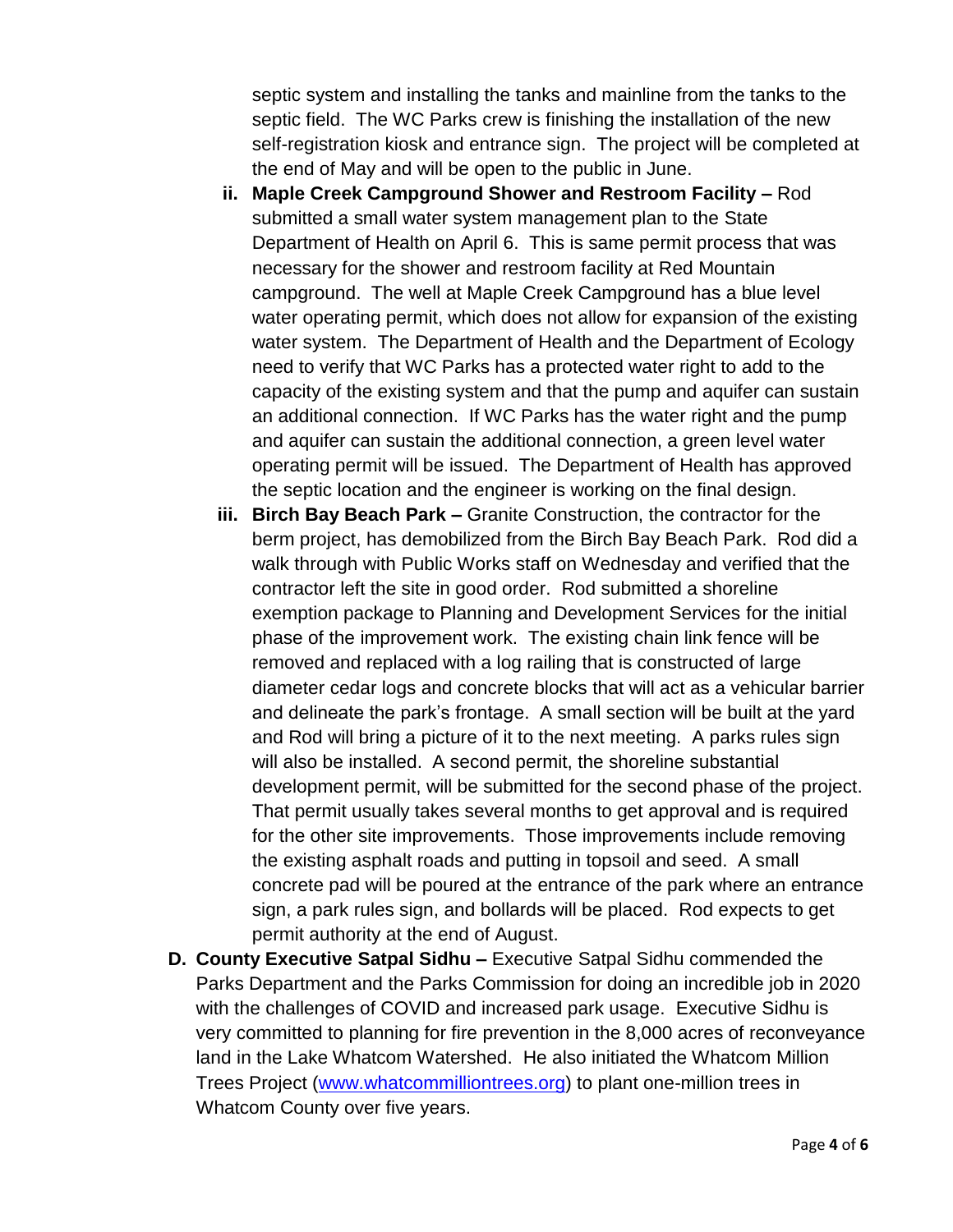# **VIII. UNFINISHED BUSINESS**

**A. Approve Goals and Objectives for 2022 Comprehensive Parks, Recreation and Open Space Plan –** There was discussion about including wildfire prevention in the goals and objectives.

> **MOTION:** Pete Coy moved to approve the Goals and Objectives for 2022 Comprehensive Parks, Recreation and Open Space Plan as written. Brian Estes seconded. The motion carried with a unanimous vote.

# **IX. NEW BUSINESS**

- **A. Review Draft of Capital Projects List for 2022 Comprehensive Parks, Recreation and Open Space Plan –** Rod presented the Master Capital Improvements List for the Department. It is being edited as part of the Parks, Recreation and Open Space Plan update and will include input from regional park staff. Sonja asked if there was a place in the document for multi-modal trails or if a multi-modal trail would need to be planned before it could be included in the Capital Projects List. Conversation ensued on how this could be achieved. Rod asked that the commission provide input in May so that the list could be completed by the beginning of June. Mike added that the two-year Capital Project List will be reviewed in January 2022, so adjustments can be made at that time if necessary.
- **B. Discussion on Lake Whatcom Forest Management Plan Request For Proposals –** The Lake Whatcom Forest Management Plan was supposed to have been started at the beginning of 2020, but was delayed because of COVID. Mike presented a document of the planning procress, including goals and objectives, forest data and site conditions, strategies and prescriptions, forest management plan, and implementation. This RFP is in the very early stages and Mike would like input from the commission on what they would like incorporated in the proposal, including concerns, issues, ideas, etc. The final plan will go out to the public for review and comment and then will need to be approved by the Parks and Recreation Commission before it goes to the County Council for approval. Mike will bring a list of goals and objectives to the next meeting, as well as a map of the lands to be covered.

### **X. ANNOUNCEMENTS**

None

### **XI. NEXT MEETING DATE, TIME, AND LOCATION**

The next Whatcom County Parks & Recreation Commission meeting will be held virtually on May 20, 2021 at 6:00 p.m.

### **XII. ADJOURNMENT**

The meeting was adjourned at 7:44 p.m.